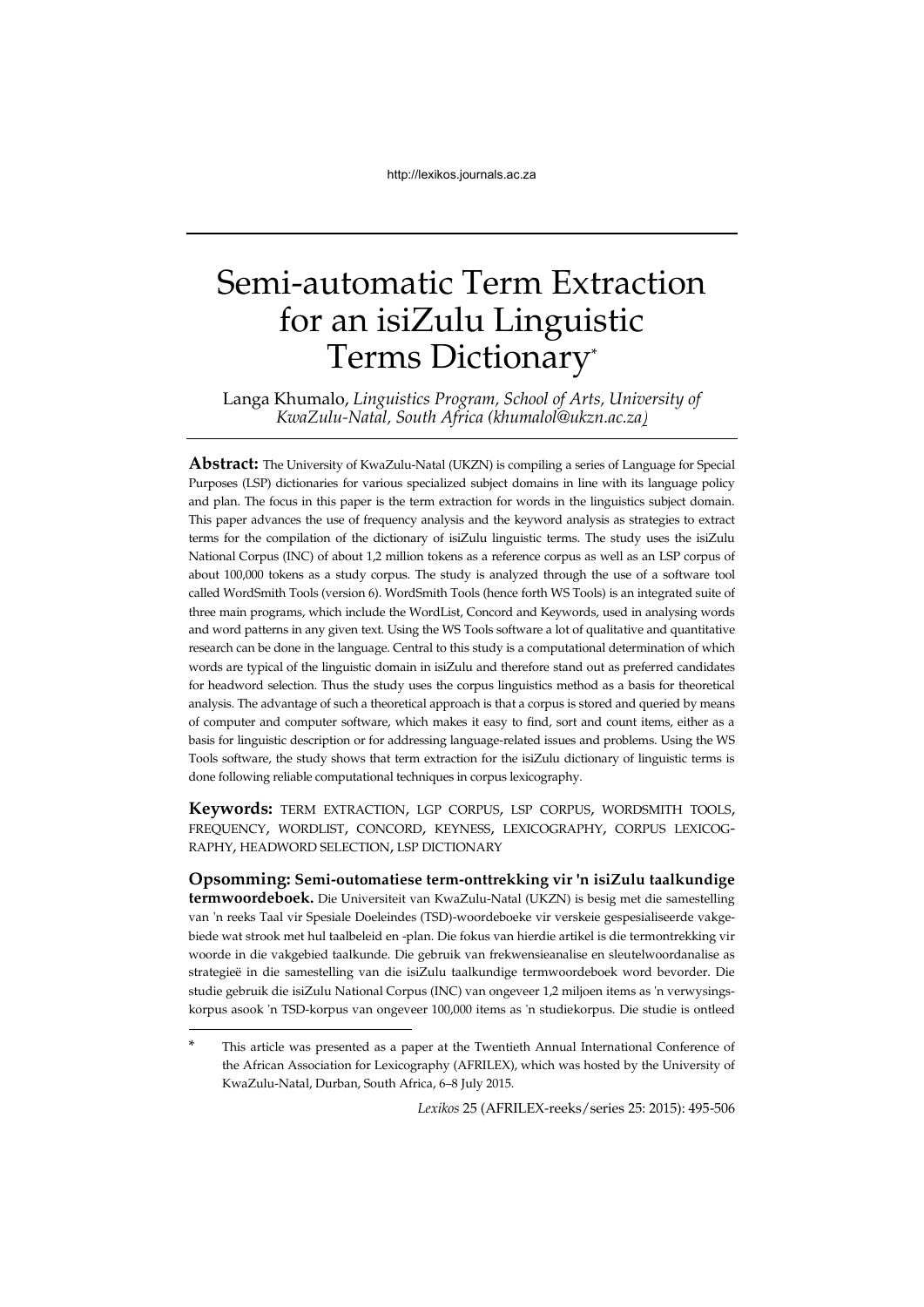met behulp van 'n sagteware nutsprogam, WordSmith Tools (weergawe 6). WordSmith Tools (voortaan WS Tools) is 'n geïntegreerde programsuite bestaande uit drie hoofprogramme, wat WordList, Concord en Keywords insluit, en wat gebruik word in die analise van woorde en woordpatrone in enige gegewe teks. Met behulp van die WS Tools-sagteware kan baie kwalitatiewe en kwantitatiewe navorsing in die taal gedoen word. Sentraal in hierdie studie is 'n rekenaarmatige bepaling van watter woorde verteenwoordigend is van die isiZulu-taalkundige domein en daarom voorkeur geniet by trefwoordseleksie. Sodoende word die korpuslinguistiekmetode as basis vir teoretiese analise gebruik. Die voordeel verbonde aan so 'n teoretiese benadering is dat 'n korpus gestoor en geraadpleeg word deur middel van 'n rekenaar en rekenaarsagteware, wat dit maklik maak om items te vind, te sorteer en te tel, óf as basis vir taalkundige beskrywing óf om taalkundig verwante kwessies en probleme aan te spreek. Deur gebruik te maak van WS Tools-sagteware, toon die studie dat term-ontrekking vir die isiZulu taalkundige termwoordeboek gedoen word deur betroubare rekenaarmatige tegnieke in korpusleksikografie te volg.

**Sleutelwoorde:** TERM-ONTTREKKING, TAD-KORPUS, TSD-KORPUS, WORDSMITH TOOLS, FREKWENSIE, WOORDELYS, KONGRUENSIE, SLEUTELSTATUS, LEKSIKOGRAFIE, KORPUSLEKSIKOGRAFIE, TREFWOORDSELEKSIE, TSD-WOORDEBOEK

### **1. Introduction**

The University of KwaZulu-Natal (UKZN) is compiling a series of Language for Special Purposes dictionaries for various specialized subject domains in line with its language policy and plan (Khumalo 2014: 1). The Language Policy and Plan of the University of KwaZulu-Natal (UKZN) is wholly informed by the country's widely acclaimed constitution, which enshrines multilingualism and provides that every official language must enjoy parity of esteem and must be treated equitably. In line with the provisions enshrined in the South African constitution section 6 (subsection 2 and 4), the Language in Education Policy of 1997, and consistent with the framework as set out in the Language Policy for Higher Education of 2002, and congruent with the Use of Official Languages Act of 2012, UKZN identifies with the goals of South Africa's multilingual language policy and seeks to be a key player in the successful implementation of this policy. Consequent to these statutory provisions UKZN has articulated this commitment through its Language Policy and Plan, which was first approved by Senate on the 2nd of August 2006. The Language Policy and Plan was recently revised and approved by Senate in November 2014.

UKZN has further taken a conscious and practical decision to develop isiZulu through its framework of functional bilingualism. Through this framework it recognizes English as the primary language of its academic program, and commits itself to the development and intellectualization of isiZulu to be a language of administration, teaching and learning, innovation and science. To this end, a detailed Language Plan monitored and evaluated by the University Language Board (ULB) is in place, and a practical Language Program has been set in motion by the University Language Planning and Development Office (ULPDO) in order to fully operationalize the University's Language Policy.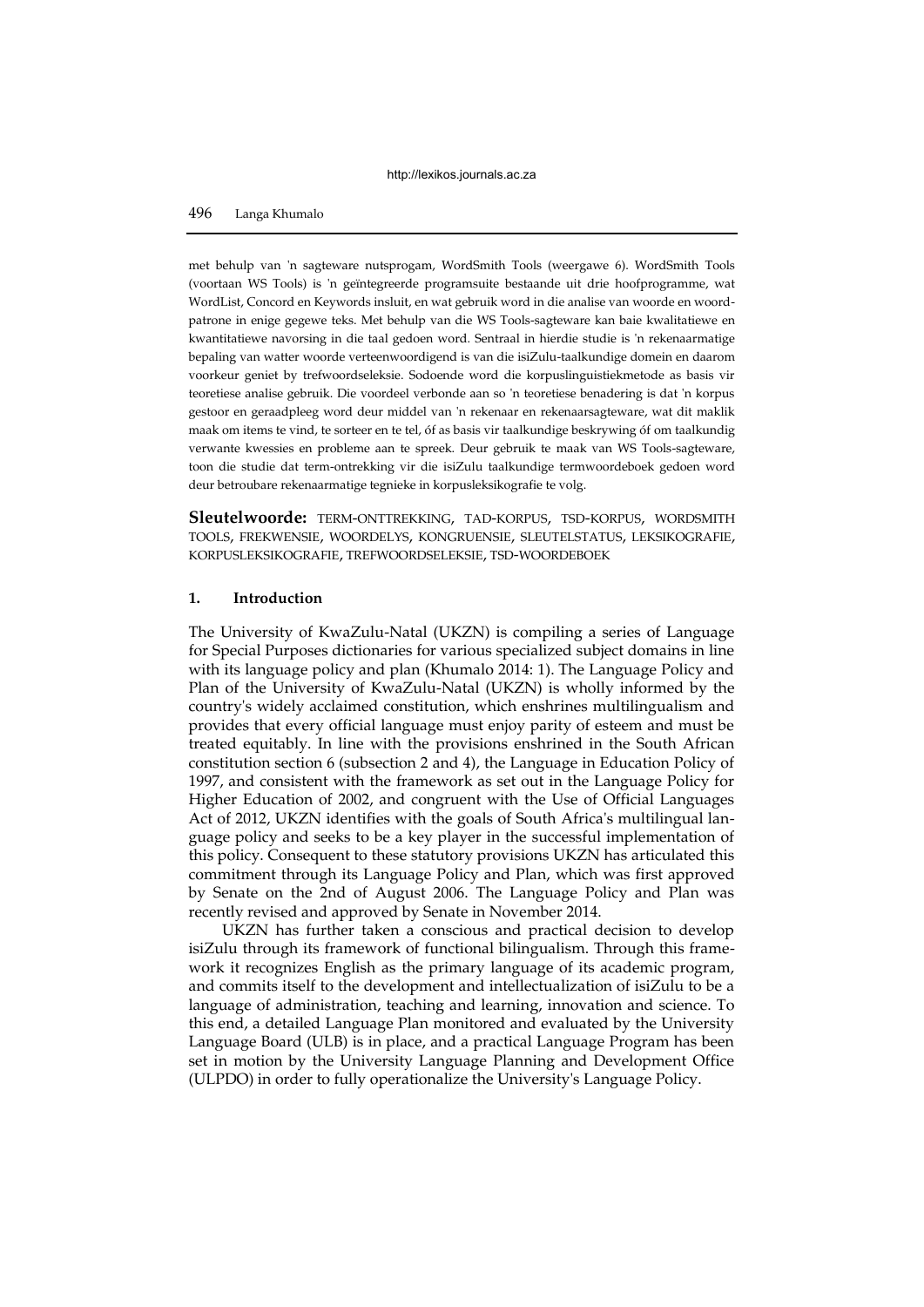Semi-automatic Term Extraction for an isiZulu Linguistic Terms Dictionary 497

One of the major aims of the UKZN language policy is to achieve for isiZulu the institutional and academic status of English through providing facilities to enable the use of isiZulu as a language of learning, instruction, research and administration in the long term. As a result of these and other language policy objectives there has been a massive language development program, which is isiZulu corpus building and isiZulu terminology development, which are germane in the intellectualization of isiZulu. Work on the building of the isiZulu National Corpus (INC) started in the last quarter of 2014. The INC was piloted in November 2014 at 1, 1 million tokens and now stands at just under 2 million. Terminology development has taken place through arduous resource intensive statutory processes of consultation, verification, authentication and standardization. The terminology that has been standardized and approved by the isiZulu National Language Body include terminology for architecture, anatomy, computer science, corporate relations, environmental science, law, and nursing. A total of 1863 terms are now in the isiZulu Term Bank. The imperative to provide teaching and learning tool in the form of discipline specific dictionaries has thus been voiced. These will enhance cognitive capacity of both the staff and students in accessing otherwise complex scientific phenomenon, which hitherto have been contributing to the negative student performance. Specialized dictionaries are the ones that cover a relatively restricted set of phenomena. This type of dictionary covers the terminology of a particular subject field or discipline. It is also known as an LSP dictionary, which is short for Language for Special Purposes. In this paper we discuss term extraction for an isiZulu linguistic terms dictionary using a corpus linguistics method.

## **2. Corpus linguistics method**

The study uses the corpus linguistics method as a basis for theoretical analysis. According to Sinclair (2005) a corpus is "a collection of pieces of language text in electronic form, selected according to external criteria to represent, as far as possible, a language or language variety as a source of data for linguistic research." The advantage of such a theoretical approach is that "[…] a corpus [is] stored in a computer, it is easy to find, sort and count items, either as a basis for linguistic description or for addressing language-related issues and problems" (Kennedy 1998: 11). A corpus is thus a collection of naturally occurring texts derived from real life language use in either written or spoken form, which is then processed, stored and accessed by means of computers. Such a corpus is then useful as a basis for investigating language use and for developing dictionaries, spell checkers and other human language technologies (HLTs).

The approach we espouse in this study is a corpus linguistic one. We use a language for general purposes corpus (aka LGP) as a *reference corpus* (RC) and a language for special purposes (aka LSP) as an *analysis corpus* (AC). The RC is a non-technical corpus while the AC is a domain-specific, technical corpus. The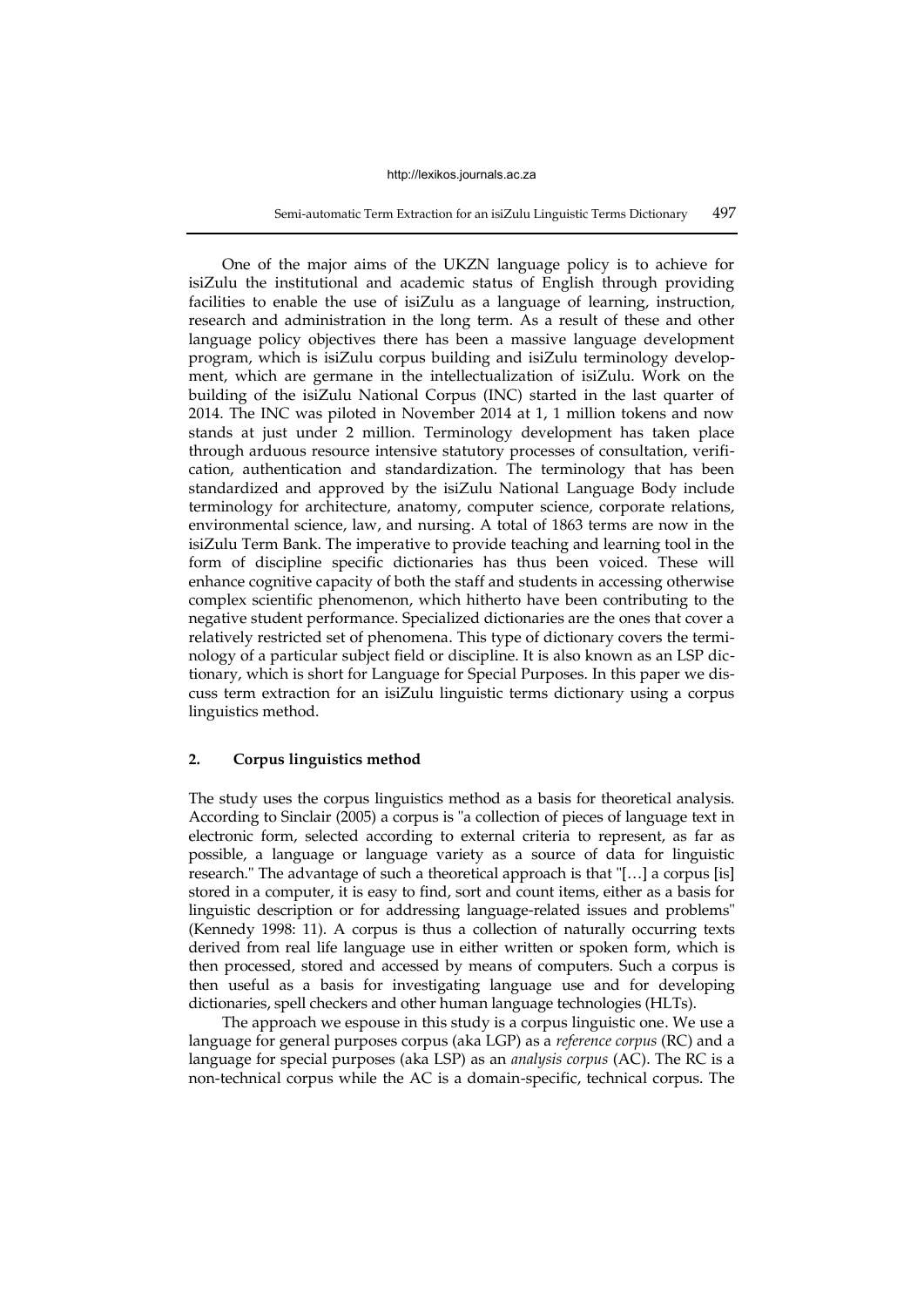LSP corpus used in this study comprises of the two main isiZulu grammar textbooks *Uhlelo lwesiZulu*, and *Izikhali zabaqeqeshi nabafundi*, a collection of isi-Zulu grammar lecture notes from academics in the School of Arts and the School of Education at UKZN, and online linguistic documents in isiZulu. Using these two corpora that are quite different in terms of content, we compare the behavior of lexical units and identify lexical units that are specific to the AC.

In order to explicate the LSP corpus further, Lynne Bowker (2002: 45) states that the LSP corpus is one that "focuses on a particular aspect of a language. It could be restricted to the LSP of a particular subject field, to a specific text type, to a particular language variety or to the language used by members of a certain demographic group (e.g. teenagers). Because of its specialized nature, such a corpus cannot be used to make observations about language in general. However, general reference corpora and special purpose corpora can be used in a comparative fashion to identify those features of a specialized language that differ from general language …"

The advantages of LSP corpora are that they contain a wealth of authentic usage information. Since LSP corpora comprise of texts that have been written by subject field experts, the researchers have before them a body of evidence pertaining to the function and usage of words and expressions in the LSP of the field. With the help of corpus analysis tools, it becomes possible to sort these contexts so that meaningful patterns are revealed. An LSP corpus basically contains thousands of words that have been written by subject field experts and, as such, it can be seen to represent distilled expert knowledge.

The RC used in this study is an LGP corpus with 1 186 675 running words. The size of the RC, although still modest, can guarantee that the articles cover a wide range of subjects and that their content is heterogeneous. In contrast the AC is discipline-specific with an exclusive focus on linguistics. The AC is an LSP corpus with 111 922 running words, which comprises two isiZulu basic grammar textbooks and a collection of notes on the teaching of isiZulu grammatical structure.

Our study is analyzed through the use of a software tool called Word-Smith Tools (version 6). WordSmith Tools (hence forth WS Tools) is an integrated suite of three main programs, which include the WordList, Concord and Keywords, used in analysing words and word patterns in any given text. WS Tools was developed by Mike Scott, who had earlier worked with Tim Jones to develop MicroConcord. WS Tools was first released in 1996 and the current version (version 6.0) was released in 2011. The Wordlist tool can be used to produce wordlists or word-cluster lists from a text and render the results alphabetically or by frequency order. It can also calculate word spread across a variety of texts. The Concord tool can give any word or phrase in context – so that one can study its co-text, i.e. to see what other words occur in its vicinity. The Keywords tool calculates words which are key in a text, i.e., used much more frequently or much less frequently in a given corpus (e.g. the LSP corpus) than expected in terms of a general corpus of the language (e.g. the INC). Using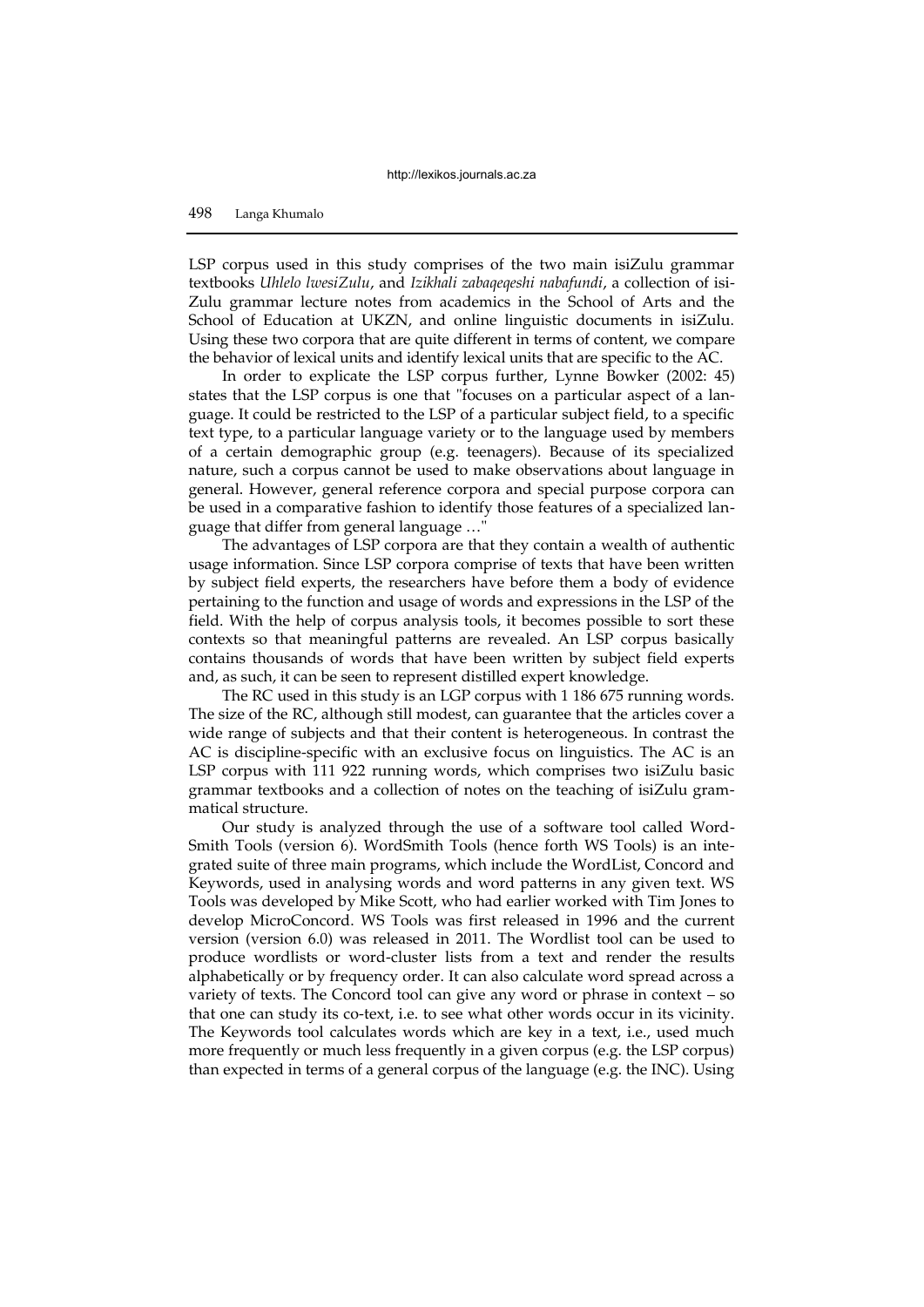the WS Tools software a lot of qualitative and quantitative research can be done in the language. Table 1 below shows the main features of the WS Tools as described above.

### **Table 1:** Wordsmith Tools (version 6)



Central to this study is thus a computational determination of which words are typical of the linguistic domain in isiZulu and therefore stand out as preferred candidates for headword selection. Using the WS Tools software, the study will perform the following. The author will run a frequency list to determine the most frequent words in the LSP corpus. A frequency list provides an array of different types of words, tokens, or forms which make up a corpus. These can be listed from the most frequent token to *hapax legomena* (i.e. those forms that occur only once in a given corpus) or vice versa. Frequency lists are a powerful tool in corpus lexicography. They guide lexicographers on which words to include in a dictionary. Frequency lists also provide developers of second language teaching material with the most relevant words, phrases, and expressions to teach. In this study a frequency list sheds more light on the most common words in isiZulu linguistic domain. These words may be the ones which characteristically typify the domain. According to Kilgarriff (1997: 135) "The more common it is, the more important it is to know it."

### **3. Term extraction**

The focus in this study is the term extraction for words in the linguistics subject domain. Term extraction means the automatic mining or retrieval of relevant terms from a given corpus. Term extraction remains a challenge to anyone interested in domain-specific information retrieval (Jacquemin 2001); (Bouri-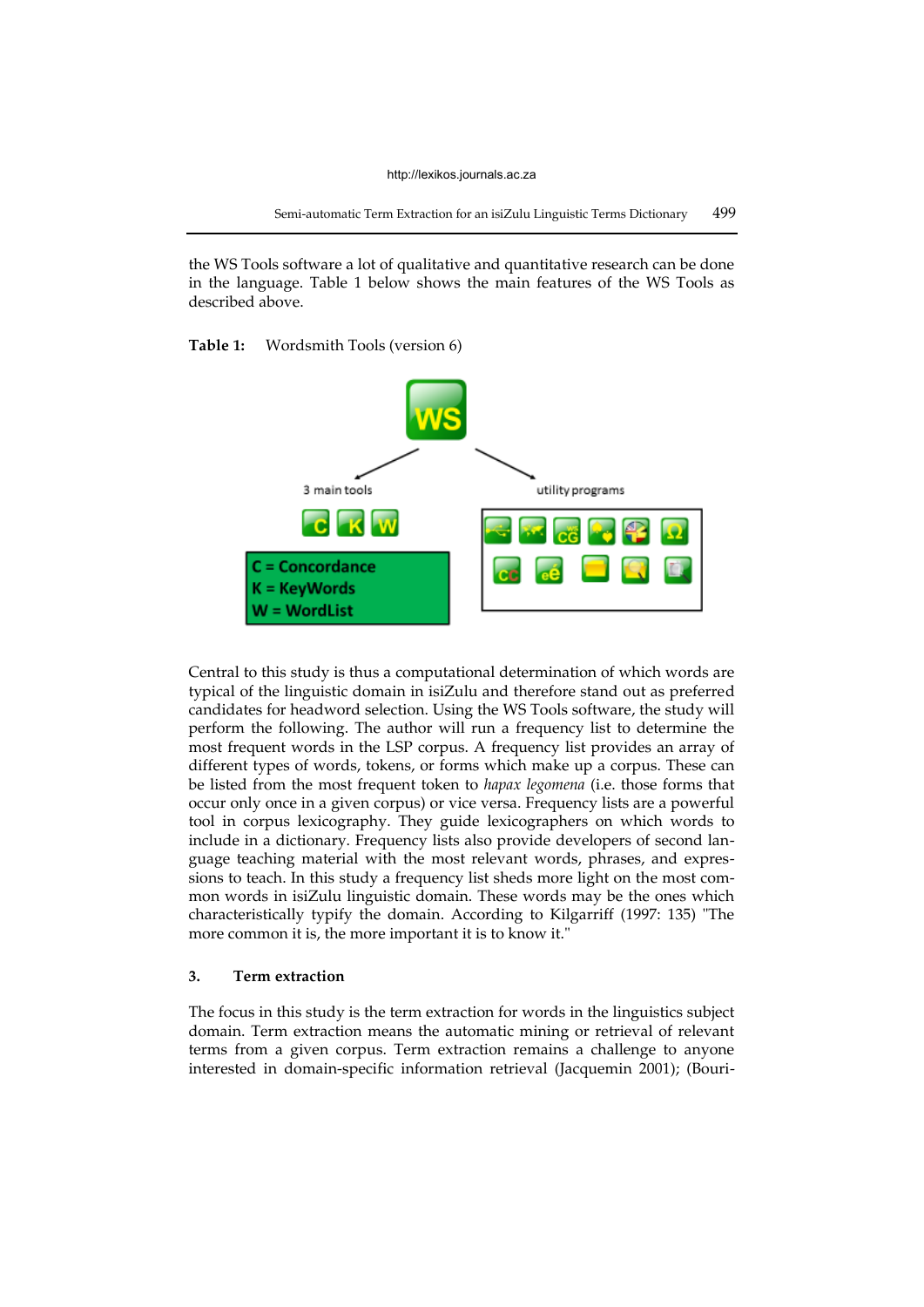gault et al. 2001); (Drouin n.d.). The goal in this study is to extract words that are typical for the isiZulu linguistic domain. We use the keyword tool in WS version 6 to extract linguistic terms. The main goal is to reduce (not eliminate) the amount of noise in the list of candidate terms.

# **4. Frequency analysis**

It is crucial to affirm the observation by Summers (1996: 261) that "all aspects of lexicography are influenced by frequency." This is particularly crucial in selecting word candidates for inclusion in a dictionary. Headword selection becomes informed by the frequency through a statistical analysis. We premise our analysis on the most frequent 100 words on the assumption that this would be the most typically used words. The word list flows from the most frequent word to the least frequent in a descending order. The most frequent words in the AC are given in Table 2. *N* stands for the number the word occupies in the list of words in the word list, and *Freq.* is the number of times a word occurs in the corpus.

| N              | Word     | Freq. | ${\bf N}$ | Word     | Fre |
|----------------|----------|-------|-----------|----------|-----|
| $\mathbf{1}$   | ukuthi   | 861   | 51        | bona     | 67  |
| $\overline{2}$ | noma     | 812   | 52        | emva     | 67  |
| 3              | bese     | 512   | 53        | mina     | 66  |
| $\overline{4}$ | kodwa    | 481   | 54        | kubo     | 64  |
| 5              | lapho    | 421   | 55        | ziye     | 63  |
| 6              | futhi    | 419   | 56        | indawo   | 62  |
| 7              | ngoba    | 409   | 57        | kule     | 62  |
| 8              | nje      | 353   | 58        | kwezinye | 62  |
| 9              | ke       | 342   | 59        | nayo     | 62  |
| 10             | ukuba    | 296   | 60        | kusho    | 59  |
| 11             | lokhu    | 279   | 61        | ngenhla  | 59  |
| 12             | khona    | 262   | 62        | nokuthi  | 59  |
| 13             | phela    | 255   | 63        | yini     | 59  |
| 14             | naye     | 236   | 64        | ala      | 58  |
| 15             | ngo      | 236   | 65        | izakhi   | 58  |
| 16             | kanti    | 231   | 66        | nazo     | 58  |
| 17             | kanye    | 213   | 67        | wena     | 57  |
| 18             | ngaye    | 190   | 68        | leli     | 56  |
| 19             | lapha    | 189   | 69        | isimo    | 55  |
| 20             | kahle    | 187   | 70        | lesi     | 54  |
| 21             | no       | 178   | 71        | laba     | 53  |
| 22             | zonke    | 157   | 72        | zona     | 53  |
| 23             | njengoba | 152   | 73        | ngazo    | 52  |

| N                | Word     | Freq. | N  | Word     | Freq. |
|------------------|----------|-------|----|----------|-------|
| $\mathbf{1}$     | ukuthi   | 861   | 51 | bona     | 67    |
| $\overline{2}$   | noma     | 812   | 52 | emva     | 67    |
| $\sqrt{3}$       | bese     | 512   | 53 | mina     | 66    |
| $\boldsymbol{4}$ | kodwa    | 481   | 54 | kubo     | 64    |
| $\overline{5}$   | lapho    | 421   | 55 | ziye     | 63    |
| $\boldsymbol{6}$ | futhi    | 419   | 56 | indawo   | 62    |
| $\overline{7}$   | ngoba    | 409   | 57 | kule     | 62    |
| $\,8\,$          | nje      | 353   | 58 | kwezinye | 62    |
| $\boldsymbol{9}$ | ke       | 342   | 59 | nayo     | 62    |
| 10               | ukuba    | 296   | 60 | kusho    | 59    |
| 11               | lokhu    | 279   | 61 | ngenhla  | 59    |
| 12               | khona    | 262   | 62 | nokuthi  | 59    |
| 13               | phela    | 255   | 63 | yini     | 59    |
| 14               | naye     | 236   | 64 | ala      | 58    |
| 15               | ngo      | 236   | 65 | izakhi   | 58    |
| 16               | kanti    | 231   | 66 | nazo     | 58    |
| 17               | kanye    | 213   | 67 | wena     | 57    |
| 18               | ngaye    | 190   | 68 | leli     | 56    |
| 19               | lapha    | 189   | 69 | isimo    | 55    |
| 20               | kahle    | 187   | 70 | lesi     | 54    |
| 21               | no       | 178   | 71 | laba     | 53    |
| $\overline{22}$  | zonke    | 157   | 72 | zona     | 53    |
| 23               | njengoba | 152   | 73 | ngazo    | 52    |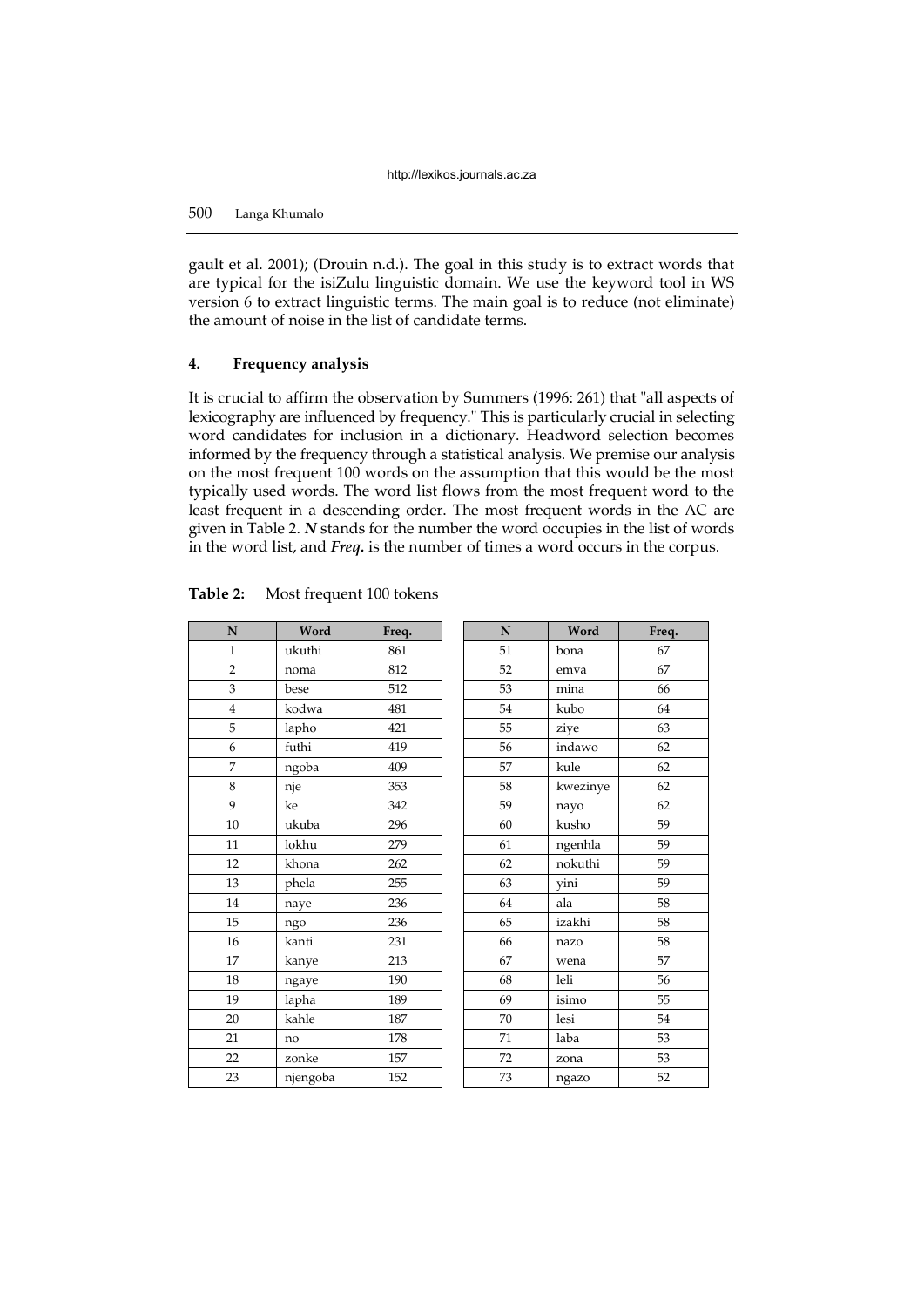| 24 | ake            | 148    | 74  | uhlelo | 52     |
|----|----------------|--------|-----|--------|--------|
| 25 | sithi          | 148    | 75  | wonke  | 52     |
| 26 | kuye           | 147    | 76  | enye   | 51     |
| 27 | na             | 138    | 77  | lezo   | 51     |
| 28 | ukuze          | 137    | 78  | zakhe  | 51     |
| 29 | lezi           | 132    | 79  | lolu   | 50     |
| 30 | kanje          | 131    | 80  | nga    | 50     |
| 31 | ngokuthi       | 130    | 81  | thina  | 50     |
| 32 | lusizo         | 121    | 82  | yona   | 49     |
| 33 | usuke          | 117    | 83  | nazi   | 48     |
| 34 | ngayo          | 116    | 84  | ngaso  | 48     |
| 35 | kube           | 115    | 85  | ngakho | $46\,$ |
| 36 | kuthi          | 110    | 86  | yena   | 45     |
| 37 | ngabe          | 89     | 87  | kuze   | 44     |
| 38 | 1 <sub>o</sub> | 87     | 88  | kude   | 43     |
| 39 | ngu            | 87     | 89  | kulo   | 43     |
| 40 | manje          | 85     | 90  | kuwo   | 43     |
| 41 | uye            | 82     | 91  | nabo   | 43     |
| 42 | ba             | 80     | 92  | aba    | 42     |
| 43 | kanjani        | 80     | 93  | kepha  | 41     |
| 44 | lokho          | 76     | 94  | uzobe  | 41     |
| 45 | yakhe          | 75     | 95  | konke  | $40\,$ |
| 46 | yonke          | 73     | 96  | siye   | $40\,$ |
| 47 | njalo          | 72     | 97  | kuzo   | 38     |
| 48 | lowo           | 71     | 98  | labo   | 38     |
| 49 | bonke          | $70\,$ | 99  | sakhe  | $38\,$ |
| 50 | baye           | 67     | 100 | sika   | 38     |

Semi-automatic Term Extraction for an isiZulu Linguistic Terms Dictionary 501

Table 2 shows that the ten most frequent words in the AC are *ukuthi*, *noma*, *bese*, *kodwa*, *lapho*, *futhi*, *ngoba*, *nje*, *ke*, and *ukuba*. All these words are function or grammatical words, which belong to a closed word class. The closed word classes include concords, pronouns, numerals, connectives etc. This top ten word list is not unique as function words commonly dominate all frequency lists. It is therefore the case that functional words are normally removed from the word list in order to retain content words. Table 3 below shows the list of the most frequent 100 tokens after excluding the function words.

**Table 3:** Most frequent 100 tokens excluding function words

| Word  | Freq. |    | Word   | Freq. |
|-------|-------|----|--------|-------|
| u     | 829   | 51 | lusizo | 121   |
| e     | 550   | 52 | usuke  | 117   |
| lapho | 421   | 53 | ngayo  | 116   |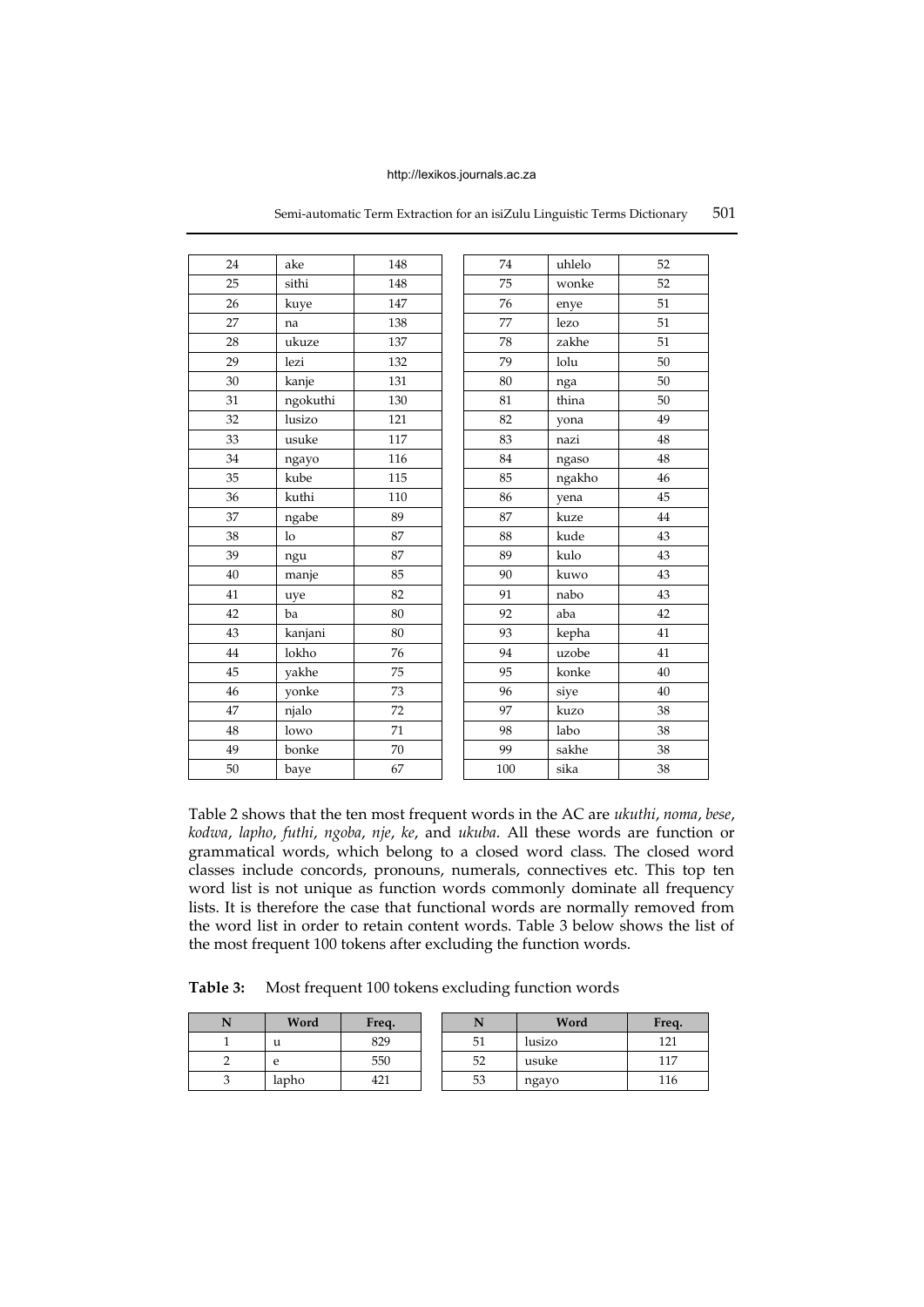| 502     | Langa Khumalo      |     |    |            |     |
|---------|--------------------|-----|----|------------|-----|
| 4       |                    | 409 | 54 | kube       | 115 |
| 5       | ngoba<br>isibonelo | 387 |    |            |     |
|         |                    |     | 55 | la         | 114 |
| 6       | nje                | 353 | 56 | le         | 111 |
| 7       | ke                 | 342 | 57 | onkamisa   | 111 |
| $\,8\,$ | ukuba              | 296 | 58 | kuthi      | 110 |
| 9       | ulimi              | 290 | 59 | isakhi     | 104 |
| 10      | lokhu              | 279 | 60 | ndlela     | 101 |
| 11      | khona              | 262 | 61 | umntwana   | 101 |
| 12      | amagama            | 260 | 62 | izibonelo  | 100 |
| 13      | $\mathbf{o}$       | 257 | 63 | kolimi     | 100 |
| 14      | phela              | 255 | 64 | leyo       | 100 |
| 15      | naye               | 236 | 65 | abanye     | 99  |
| 16      | kanye              | 213 | 66 | isuke      | 99  |
| 17      | indlela            | 204 | 67 | kuphela    | 99  |
| 18      | umuntu             | 201 | 68 | yolimi     | 98  |
| 19      | kukhona            | 196 | 69 | izenzo     | 96  |
| 20      | ubunye             | 191 | 70 | izib       | 96  |
| $21\,$  | ngaye              | 190 | 71 | ezinye     | 95  |
| 22      | njll               | 190 | 72 | isabizwana | 95  |
| 23      | isigaba            | 189 | 73 | ngaphandle | 95  |
| 24      | lapha              | 189 | 74 | into       | 94  |
| 25      | kahle              | 187 | 75 | iziqu      | 94  |
| 26      | unkamisa           | 180 | 76 | umakoti    | 94  |
| 27      | kakhulu            | 173 | 77 | zisuke     | 90  |
| 28      | abantu             | 163 | 78 | ngabe      | 89  |
| 29      | zonke              | 157 | 79 | abe        | 88  |
| $30\,$  | ubuningi           | 154 | 80 | umusho     | 88  |
| 31      | njengoba           | 152 | 81 | lo         | 87  |
| 32      | ake                | 148 | 82 | ngu        | 87  |
| 33      | sithi              | 148 | 83 | imisindo   | 86  |
| 34      | kuye               | 147 | 84 | izintombi  | 86  |
| 35      | isenzo             | 143 | 85 | ana        | 85  |
| 36      | amabizo            | 142 | 86 | manje      | 85  |
| 37      | kusuke             | 142 | 87 | ongwaqa    | 85  |
| 38      | phakathi           | 139 | 88 | ubaba      | 84  |
| 39      | na                 | 138 | 89 | umoya      | 84  |
| 40      | ibhola             | 137 | 90 | kuba       | 83  |
| 41      | igama              | 137 | 91 | kufanele   | 83  |
| 42      | ukuze              | 137 | 92 | uye        | 82  |
| 43      | lezi               | 132 | 93 | ekhaya     | 81  |
| 44      | kanje              | 131 | 94 | eqondisayo | 81  |
| 45      | ibizo              | 130 | 95 | ongenazwi  | 81  |
| 46      | ngokuthi           | 130 | 96 | ba         | 80  |
|         |                    |     |    |            |     |

| $\overline{4}$  | ngoba     | 409 | 54 | kube       | 115 |
|-----------------|-----------|-----|----|------------|-----|
| $\sqrt{5}$      | isibonelo | 387 | 55 | la         | 114 |
| 6               | nje       | 353 | 56 | le         | 111 |
| $\overline{7}$  | ke        | 342 | 57 | onkamisa   | 111 |
| 8               | ukuba     | 296 | 58 | kuthi      | 110 |
| 9               | ulimi     | 290 | 59 | isakhi     | 104 |
| 10              | lokhu     | 279 | 60 | ndlela     | 101 |
| 11              | khona     | 262 | 61 | umntwana   | 101 |
| 12              | amagama   | 260 | 62 | izibonelo  | 100 |
| 13              | O         | 257 | 63 | kolimi     | 100 |
| 14              | phela     | 255 | 64 | leyo       | 100 |
| 15              | naye      | 236 | 65 | abanye     | 99  |
| 16              | kanye     | 213 | 66 | isuke      | 99  |
| 17              | indlela   | 204 | 67 | kuphela    | 99  |
| 18              | umuntu    | 201 | 68 | yolimi     | 98  |
| 19              | kukhona   | 196 | 69 | izenzo     | 96  |
| 20              | ubunye    | 191 | 70 | izib       | 96  |
| 21              | ngaye     | 190 | 71 | ezinye     | 95  |
| $\overline{22}$ | njll      | 190 | 72 | isabizwana | 95  |
| 23              | isigaba   | 189 | 73 | ngaphandle | 95  |
| 24              | lapha     | 189 | 74 | into       | 94  |
| 25              | kahle     | 187 | 75 | iziqu      | 94  |
| 26              | unkamisa  | 180 | 76 | umakoti    | 94  |
| 27              | kakhulu   | 173 | 77 | zisuke     | 90  |
| 28              | abantu    | 163 | 78 | ngabe      | 89  |
| 29              | zonke     | 157 | 79 | abe        | 88  |
| 30              | ubuningi  | 154 | 80 | umusho     | 88  |
| 31              | njengoba  | 152 | 81 | lo         | 87  |
| 32              | ake       | 148 | 82 | ngu        | 87  |
| 33              | sithi     | 148 | 83 | imisindo   | 86  |
| 34              | kuye      | 147 | 84 | izintombi  | 86  |
| 35              | isenzo    | 143 | 85 | ana        | 85  |
| 36              | amabizo   | 142 | 86 | manje      | 85  |
| 37              | kusuke    | 142 | 87 | ongwaqa    | 85  |
| 38              | phakathi  | 139 | 88 | ubaba      | 84  |
| 39              | na        | 138 | 89 | umoya      | 84  |
| 40              | ibhola    | 137 | 90 | kuba       | 83  |
| 41              | igama     | 137 | 91 | kufanele   | 83  |
| 42              | ukuze     | 137 | 92 | uye        | 82  |
| 43              | lezi      | 132 | 93 | ekhaya     | 81  |
| 44              | kanje     | 131 | 94 | eqondisayo | 81  |
| 45              | ibizo     | 130 | 95 | ongenazwi  | 81  |
| 46              | ngokuthi  | 130 | 96 | ba         | 80  |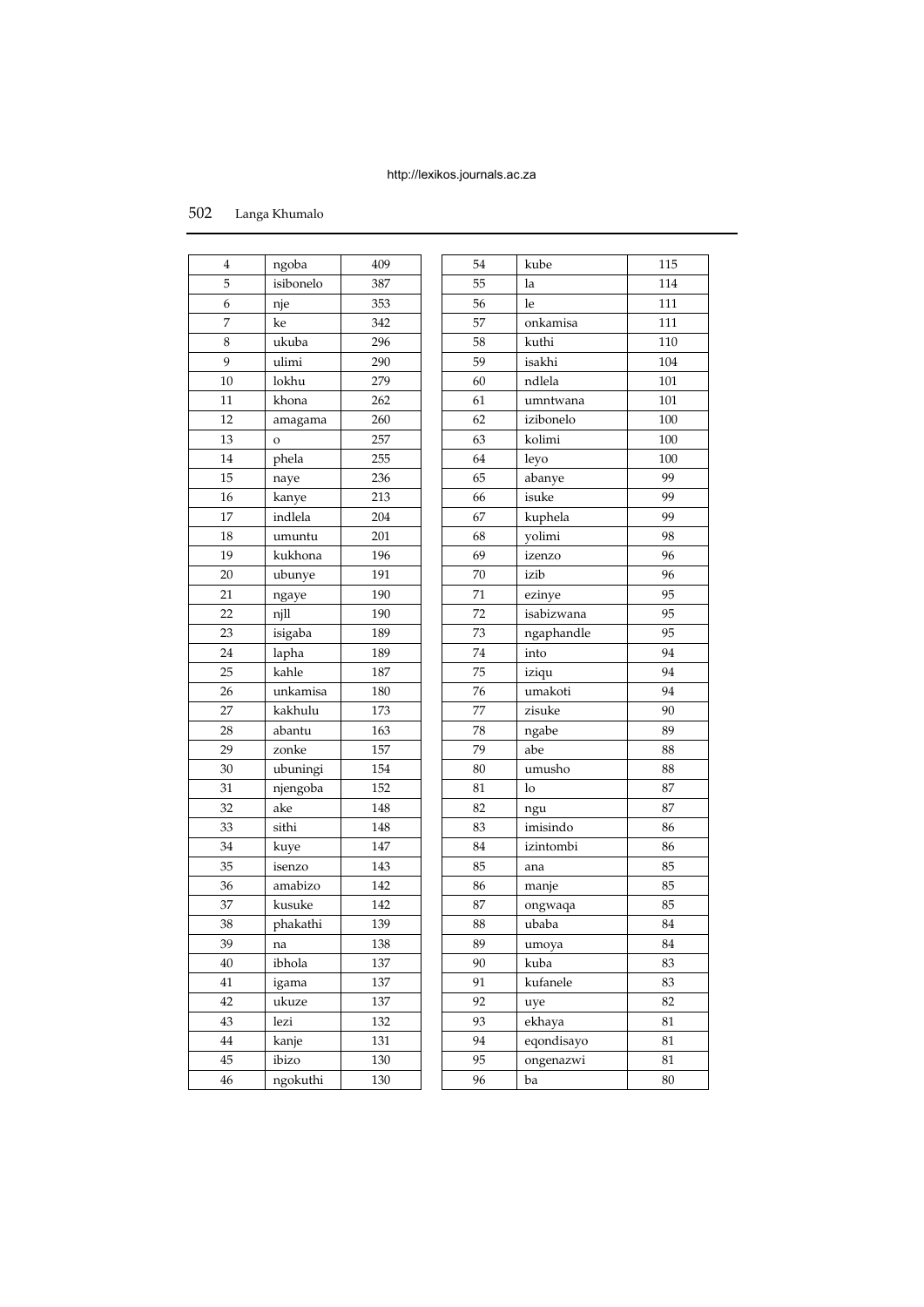| 47 | umfana   | 129 | 97  | kaniani         | 80 |
|----|----------|-----|-----|-----------------|----|
|    |          |     |     |                 |    |
| 48 | ingane   | 127 | 98  | ukusetshenziswa | 80 |
| 49 | emshweni | 126 | 99  | izivumelwano    | 70 |
| 50 | inkathi  | 122 | 100 | isib            | 77 |

Semi-automatic Term Extraction for an isiZulu Linguistic Terms Dictionary 503

Table 3 shows the same data as Table 2 with the exclusion of function words. The removal of function words reveals content words that could define the genre. The list of content words reveals clearly the genre of linguistics. For example *u, e, o;* (vowels); *isibonelo* (example); *ulimi* (language), *amabizo* (nouns); *indlela* (mood), *ubunye* (singular) etc. are typical linguistic words. The frequency list has somewhat helped to isolate words that are typical. Other words on the top 100 wordlist are not particular to the discipline. Such words include *ngoba*, *umuntu*, *ngaye* and others. This is not unusual since the top 100 words are not isolated on any measure that isolates words that are typical to a text. In order to achieve this we use the keyword analysis.

# **5. Keyword analysis**

We use the keyword analysis in order to identify words particular to the isi-Zulu linguistics domain. This is done through the calculation of keyness, which isolates words which are key to the AC. According to Mike Scott (2006: 92) keyness is "calculated by comparing the frequency of each word in the word list of the text under investigation with the frequency of the same word in the reference word list." Calculations are done using the Keyword tool of WS Tools. The output is a list of keywords, or words whose frequencies are higher in the AC than in the RC. Table 4 below shows the top 100 words most typical in the linguistic domain extracted through the Keyness tool.

| N              | Keyword      | English gloss | Freq. | <b>Keyness</b> |
|----------------|--------------|---------------|-------|----------------|
| 1              | isibonelo    | example       | 387   | 1515,82        |
| $\overline{2}$ | $\mathbf{i}$ | vowel i       | 1002  | 1424,26        |
| 3              | a            | vowel a       | 1005  | 1172,94        |
| 4              | bese         | and           | 512   | 875,18         |
| 5              | ulimi        | language      | 290   | 773,57         |
| 6              | uma          | if            | 1179  | 659,00         |
| 7              |              |               |       |                |
| 8              |              |               |       |                |
| 9              | unkamisa     | vowel         | 180   | 557,61         |
| 10             | phela        | finish        | 255   | 510,56         |
| 11             | e            | vowel e       | 550   | 488,01         |
| 12             | njll         | etc.          | 190   | 485,03         |
| 13             | u            | vowel u       | 829   | 473,92         |
| 14             | ubunye       | singular      | 191   | 465.09         |

**Table 4:** Top 100 linguistic tokens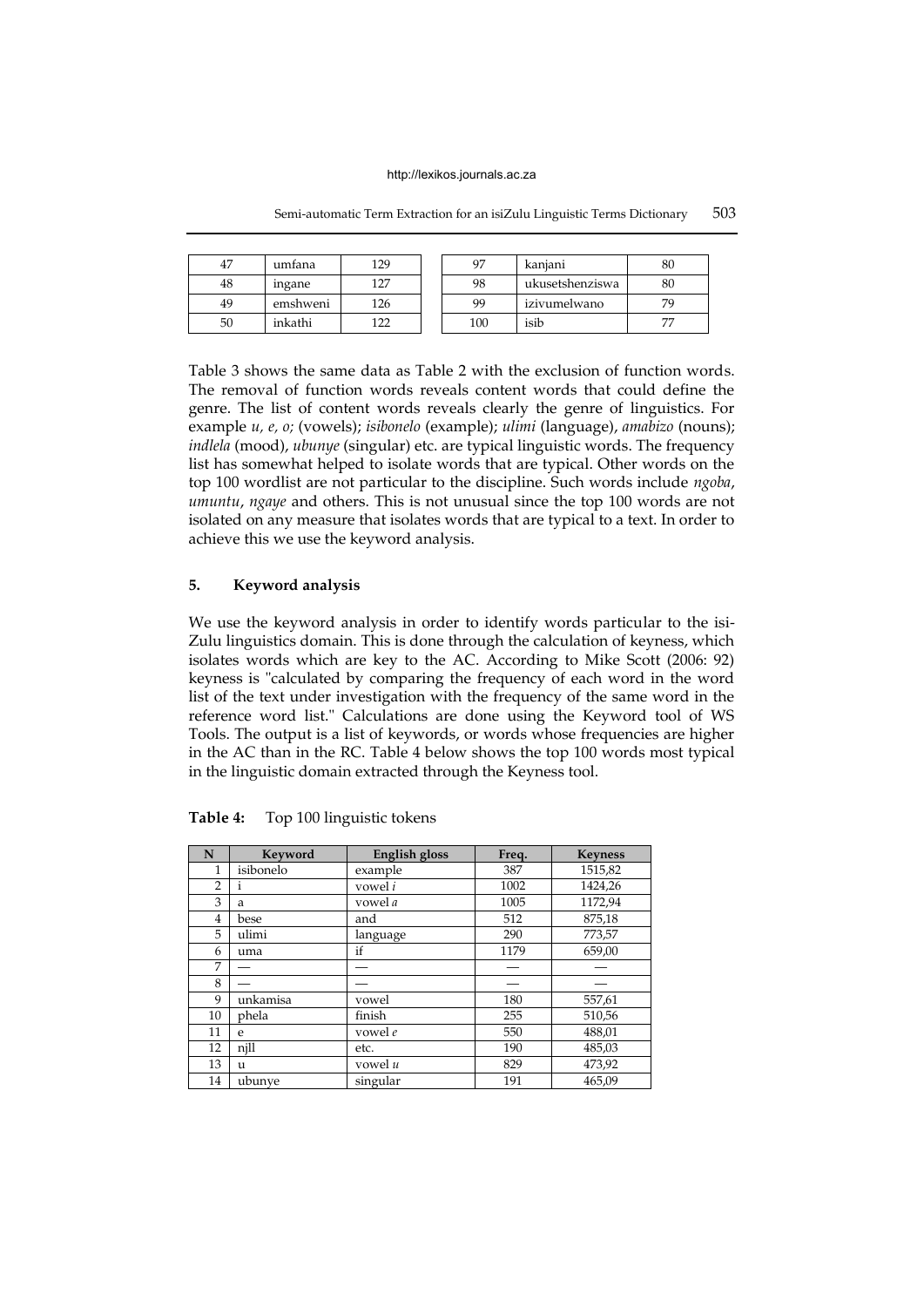# Langa Khumalo

| 15              | emshweni            | in sentence       | 126        | 423,19           |
|-----------------|---------------------|-------------------|------------|------------------|
| 16              | isigaba             | noun class        | 189        | 413,95           |
| 17              | kusuke              | from              | 142        | 400,56           |
| 18              | ongenazwi           | voiceless         | 81         | 392,36           |
| 19              | ibizo               | noun              | 130        | 374,68           |
| 20              | amabizo             | nouns             | 142        | 368,78           |
| 21              | amagama             | words             | 260        | 365,93           |
| 22              | yolimi              | linguistic        | 98         | 364,73           |
| 23              | ubuningi            | plural            | 154        | 361,18           |
| 24              | onkamisa            | vowels            | 111        | 357,17           |
| 25              | izibonelo           | examples          | 100        | 356,86           |
| 26              | kolimi              | linguistic        | 100        | 356,86           |
| 27              | isakhi              | morpheme          | 104        | 351,84           |
| 28              | zisuke              | from              | 90         | 350,20           |
| 29              | isuke               | from              | 99         | 349,82           |
| 30              | umusho              |                   | 88         | 341,03           |
| 31              | usuke               | sentence<br>from  | 117        | 329,89           |
| 32              | inkathi             |                   | 122        | 324,55           |
| 33              |                     | tense<br>verb     |            |                  |
| 34              | isenzo              |                   | 143<br>812 | 322,38<br>313,96 |
|                 | noma                | or                |            |                  |
| 35              | umakoti             | bride             | 94<br>63   | 309,01           |
| 36              | onezwi<br>zenkulumo | voiced            |            | 303,29           |
| 37              |                     | of speech         | 73         | 299,87           |
| 38              | $\mathbf{o}$        | vowel o           | 257        | 295,88           |
| 39              | ongwaqa             | consonants        | 85<br>94   | 293,59           |
| 40              | iziqu               | stem              |            | 290,38           |
| 41              | usizo               | help              | 121        | 281,57           |
| 42              | konkamisa           | on vowels         | 74         | 280,32           |
| 43              | isabizwana          | substantive       | 95         | 279,64           |
| 44              | imisindo            | sounds            | 86         | 273,14           |
| 45              | umkhongi            | negotiator        | 54         | 268,64           |
| 46              | intombi             | girl              | 52         | 258,69           |
| 47              | isib                | e.g.              | 77         | 256,67           |
| 48              | umfana              | boy               | 129        | 246,03           |
| 49              | ngaye               | through him       | 190        | 239,20           |
| 50              | abantu              | people            | $48\,$     | 238,79           |
| $\overline{51}$ | iqhikiza            | full-grown girl   | 53         | 235,40           |
| $\overline{52}$ | izib.               | e.gs              | 96         | 230,55           |
| 53              | eqondisayo          | inductive mood    | 81         | 225,76           |
| 54              | ukusetshenziswa     | used              | 80         | 223,45           |
| 55              | izakhi              | morphemes         | 58         | 223,20           |
| 56              | basuke              | left              | 76         | 222,65           |
| 57              | izib                | e.gs              | 93         | 220,98           |
| 58              | inkomo              | cows              | 70         | 220,66           |
| 59              | izivumelwano        | agreements        | 79         | 219,54           |
| 60              | unsinini            | alveolar          | 46         | 219,34           |
| 61              | sokukhomba          | demonstrative     | 69         | 218,52           |
| 62              | yenkulumo           | of speech         | 68         | 218,48           |
| 63              | isibanjalo          | copulative        | 68         | 212,35           |
| 64              | ana                 | reciprocal suffix | 85         | 212,06           |
| 65              | izintombi           | girls             | 86         | 211,83           |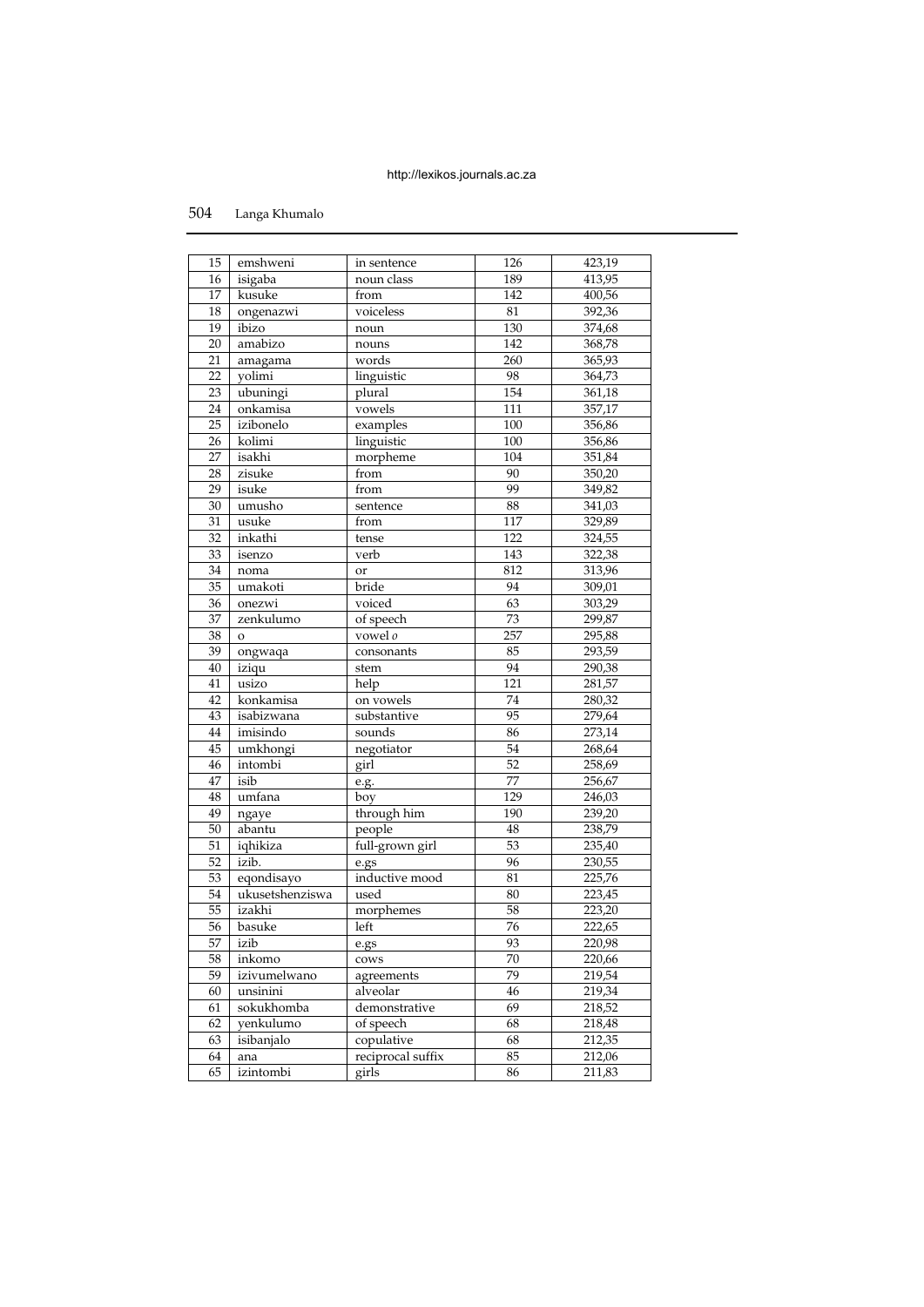| 66  | ziye          | gone         | 63              | 201,67 |
|-----|---------------|--------------|-----------------|--------|
| 67  | ingane        | child        | 127             | 201,46 |
| 68  | ungwaqabathwa | click sounds | 42              | 199,62 |
| 69  | zamabizo      | nominal      | 57              | 196,35 |
| 70  | isandiso      | locative     | 64              | 195,85 |
| 71  | imisho        | sentences    | 63              | 195,60 |
| 72  | sithi         | we say       | 148             | 190,00 |
| 73  | qaphela       | note         | 65              | 189,02 |
| 74  | isiqalo       | prefix       | 63              | 188,05 |
| 75  | zesenzo       | of verbs     | 48              | 187,20 |
| 76  | isiqu         | stem         | 66              | 184,66 |
| 77  | indlela       | mood         | 204             | 179,69 |
| 78  | onguputshu    | plosive      | 36              | 179,09 |
| 79  | ngonkamisa    | are vowels   | 62              | 178,77 |
| 80  | umgudu        | cavity       | 54              | 176,52 |
| 81  | ukwakhiwa     | morphology   | 61              | 171,50 |
| 82  | ukulandula    | negation     | $\overline{58}$ | 171,44 |
| 83  | izenzo        | verbs        | 96              | 170,55 |
| 84  | izilimi       | languages    | $\overline{71}$ | 165,12 |
| 85  | umkhwenyana   | bridegroom   | 42              | 162,97 |
| 86  | udwendwe      | que          | 34              | 154,04 |
| 87  | iphimbo       | tone         | 56              | 153,57 |
| 88  | sesenzo       | verbal       | 48              | 153,35 |
| 89  | izibanjalo    | copulatives  | 47              | 151,25 |
| 90  | zabomdabu     | of tradition | 33              | 144,03 |
| 91  | baye          | gone         | 67              | 142,51 |
| 92  | ibhola        | ball         | 137             | 141,52 |
| 93  | emabizweni    | in nouns     | 44              | 140,74 |
| 94  | izingcezu     | morphemes    | 44              | 140,74 |
| 95  | sebizo        | nominal      | 45              | 138,87 |
| 96  | senhloko      | subjectival  | 49              | 135,74 |
| 97  | zezenzo       | verbal       | 48              | 135,02 |
| 98  | ndlela        | mood         | 101             | 134,62 |
| 99  | intombazane   | girl         | 27              | 134,32 |
| 100 | esuke         | from         | 39              | 132,81 |

### Semi-automatic Term Extraction for an isiZulu Linguistic Terms Dictionary 505

# **6. Discussion**

The 100 keywords in Table 4 are a more typical reflection of the linguistics discipline when juxtaposed with those in Table 3. The keyness tool has successfully extracted terms which are key to the domain of linguistics from the corpus. The list includes the vowels *a, e, i, o, u,* **(3, 11, 2, 38, 13)**; language *ulimi* **(5)**; vowel *unkamisa* **(9)**; singular *ubunye* **(14)**, in a sentence *emshweni* **(15)**; noun class *isigaba* **(16)**, voiceless *ongenazwi* **(18)**; noun *ibizo* **(19)** nouns *amabizo* **(20)**; consonants *ongwaqa* **(39)**; indicative mood *eqondisayo* **(53)**; agreements *izivumelwano* **(59)**; copulative *isibanjalo* **(63)** click sound *ungwaqabathwa* **(68)**; cavity *umgudu* **(80)**; tone *iphimbo* **(87)**; subjectival *senhloko* **(96)**; **etc.**

The top 100 wordlist suggests that the keyness analysis is crucial in iso-